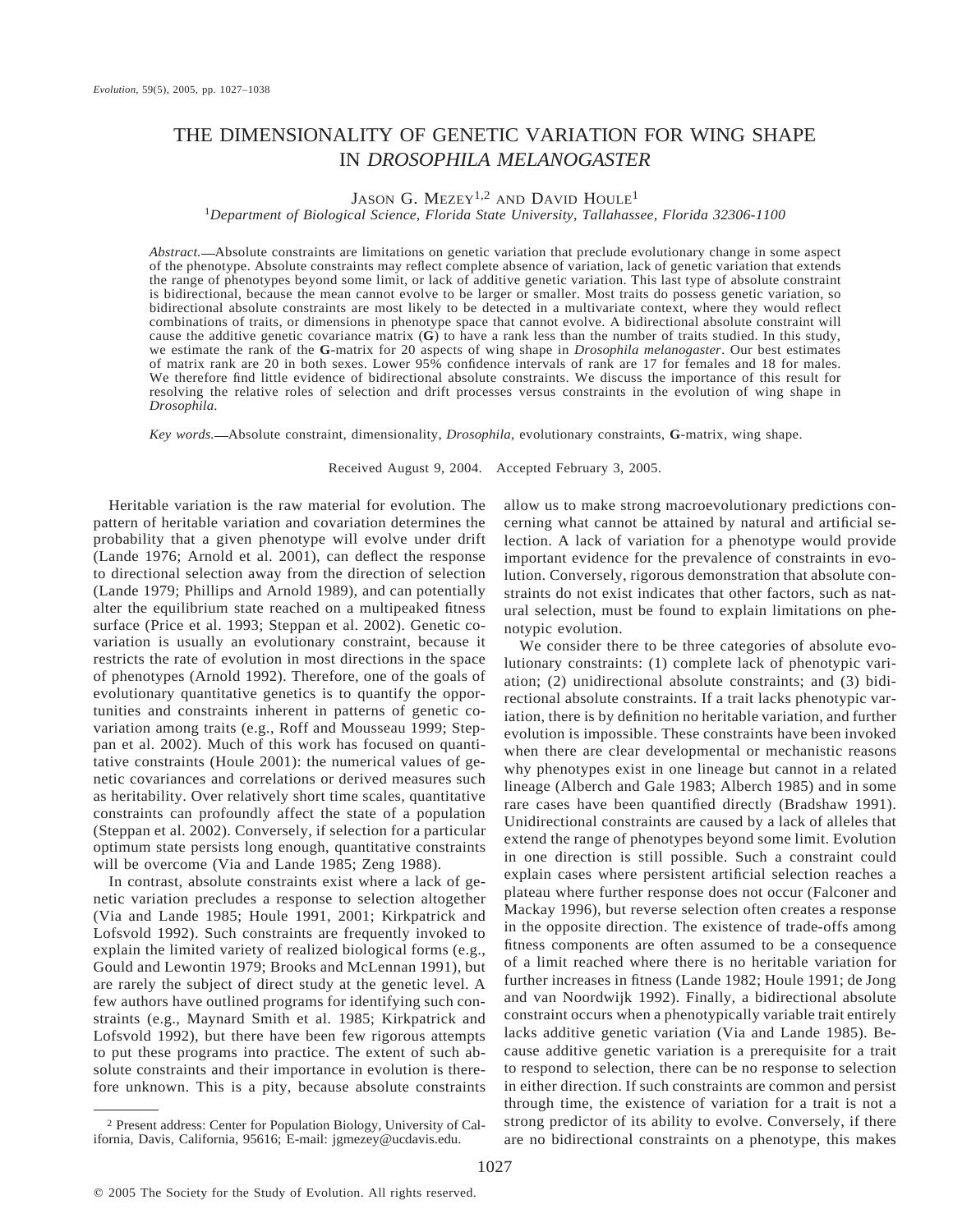a similarly strong prediction: Where variation can be measured, evolution can proceed.

The possibility of bidirectional absolute constraints may appear to be at odds with the robust result of quantitative genetics that nearly all features of organisms possess additive genetic variation (Mousseau and Roff 1987; Roff and Mousseau 1987; Houle 1992; Lynch and Walsh 1998). This is not the case, as the pattern of covariation may mean that some trait combinations lack genetic variation. This possibility becomes more likely the larger the number of traits considered. For example, it may not be possible to increase one trait while holding others constant. It is therefore essential to test for constraints in a multivariate context.

To test for bidirectional constraints, we need to consider the geometry of variation. Each trait that is measured defines a direction in what we call ''phenotype space,'' which has as many dimensions as the number of traits, say *n.* The mean phenotype defines a point in that *n*-dimensional space. The question we want to ask is whether the breeding values of the genotypes studied extend in all directions from this central point in phenotype space, that is, fill out all *n* possible dimensions. Alternatively, there may be some directions in phenotype space where no breeding values different from the mean exist. An easy-to-visualize example is in a three-trait phenotype space where a bidirectional absolute constraint exists if all the breeding values fall on a plane in the space, rather than the usual three-dimensional ellipsoid. In this case, the variation has a dimensionality of two. In linear algebra, dimension is captured in the rank of the *n*-dimensional variance-covariance matrix that summarizes the data, where rank is the number of linearly independent rows in the matrix (Strang 1988). Whenever a particular direction lacks variation, the value of one row of the matrix will be predictable from the remaining rows. Thus, bidirectional absolute constraints cause an  $n \times n$  trait **G**-matrix to have rank  $\leq n$ , and may therefore be quantified by studying rank of a **G**-matrix. This is the goal of our study—to quantify the rank of a **G**matrix in enough detail to meaningfully explore the possibility of bidirectional absolute constraints.

It is important to note at the outset that one can never demonstrate absence in a statistical context. Instead, what one can do is design powerful studies for rejecting the hypothesis of less-than-full rank **G**-matrices. Demonstrating a full-rank **G**-matrix would then constitute powerful evidence against the sort of simple constraint hypothesis we have outlined. Failure to demonstrate a full-rank matrix would allow for the possibility of bidirectional constraints. The more phenotypic dimensions the null hypothesis cannot be rejected for, the more attractive a bidirectional constraint hypothesis would become.

This framework puts a substantial burden on the design of an experiment to look for constraints. To be informative, the experiment must first examine a large number of traits. A bidirectional constraint can only be detected when the number of traits analyzed is greater than the true rank of **G**. Second, the chance of finding constraints would be maximized by exhaustively sampling a restricted aspect of the phenotype, rather than sampling many diverse phenotypes such as size, a behavior, a life-history trait, and so on. Third, statistical power for finding variation in any one trait should be high. Failure to find variation in traits with high error or realization variances could readily be attributed to a lack of power, rather than an absence of variation. Fourth, the overall sample size of the study must be much larger than *n.* Otherwise, it is likely that the observations will by chance fall in a space of less than *n* dimensions. This is known as the ''curse of dimensionality.''

There has been speculation that bidirectional constraints are common based on a number of studies that have found **G**-matrices with rank less than *n* (Bailey 1956; Leamy 1977; Atchley et al. 1981). However, many of these studies used relatively small sample sizes. None of them present confidence intervals on the rank of **G**. Without a confidence interval, it is difficult to assess whether an estimated absolute constraint may simply reflect low power. One exception is the study of Kirkpatrick and Lofsvold (1992). The authors used published **G**-matrices from studies of growth in mice, chickens, and two populations of sheep to estimate developmental trajectories and confidence intervals for the ranks of these matrices. For each of these four cases, the authors estimated the 95% confidence interval for rank as substantially less than *n.* They conclude that there are considerable constraints for growth trajectories and some trajectories are evolutionarily forbidden. Because *n* ranged from four to nine in these analyses, the results are consistent with the supposition that the level of absolute constraints can be quite high.

To address these issues, we have undertaken a study of genetic variation in the shape of the *Drosophila melanogaster* wing. Wing shape is particularly interesting because it is both highly conserved in the family Drosophilidae (Houle et al. 2003) and shows additive genetic variation within *D. melanogaster* (e.g., Whitlock and Fowler 1999). A number of indirect lines of evidence indicate that the level of absolute constraint on wing shape may be low. Artificial selection on many specific wing shape indices has consistently generated large evolutionary responses (Weber 1990, 1992; Houle et al. 2003). Populations and inbred lines are readily distinguished by shape (e.g., Cavicchi et al. 1991; Imasheva et al. 1995; Birdsall et al. 2000; Gilchrist et al. 2000). In addition, there are several characterized genetic pathways involving many genes that could affect aspects of wing shape (Bier 2000; Mohler et al. 2000; Held 2002; Lunde et al. 2003; Cook et al. 2004). Several independent quantitative trait loci (QTL) analyses (Weber et al. 1999; Zimmerman et al. 2000; Weber et al. 2001; Mezey et al. 2005) have indicated that the number of loci responsible for observed variation in wing shape is quite large. However, none of these lines of evidence directly addresses the existence of bidirectional constraints, as the effects of the variation observed may be concentrated in less than the full number of phenotypic dimensions.

Our aim in this study is to directly estimate the dimensionality of genetic variation in the wing, and therefore to see if we can reject the possibility that bidirectional absolute constraints exist for the *Drosophila* wing.

#### MATERIALS AND METHODS

## *Stocks and Breeding Design*

The laboratory population was founded from approximately 140 isofemale lines derived from flies captured on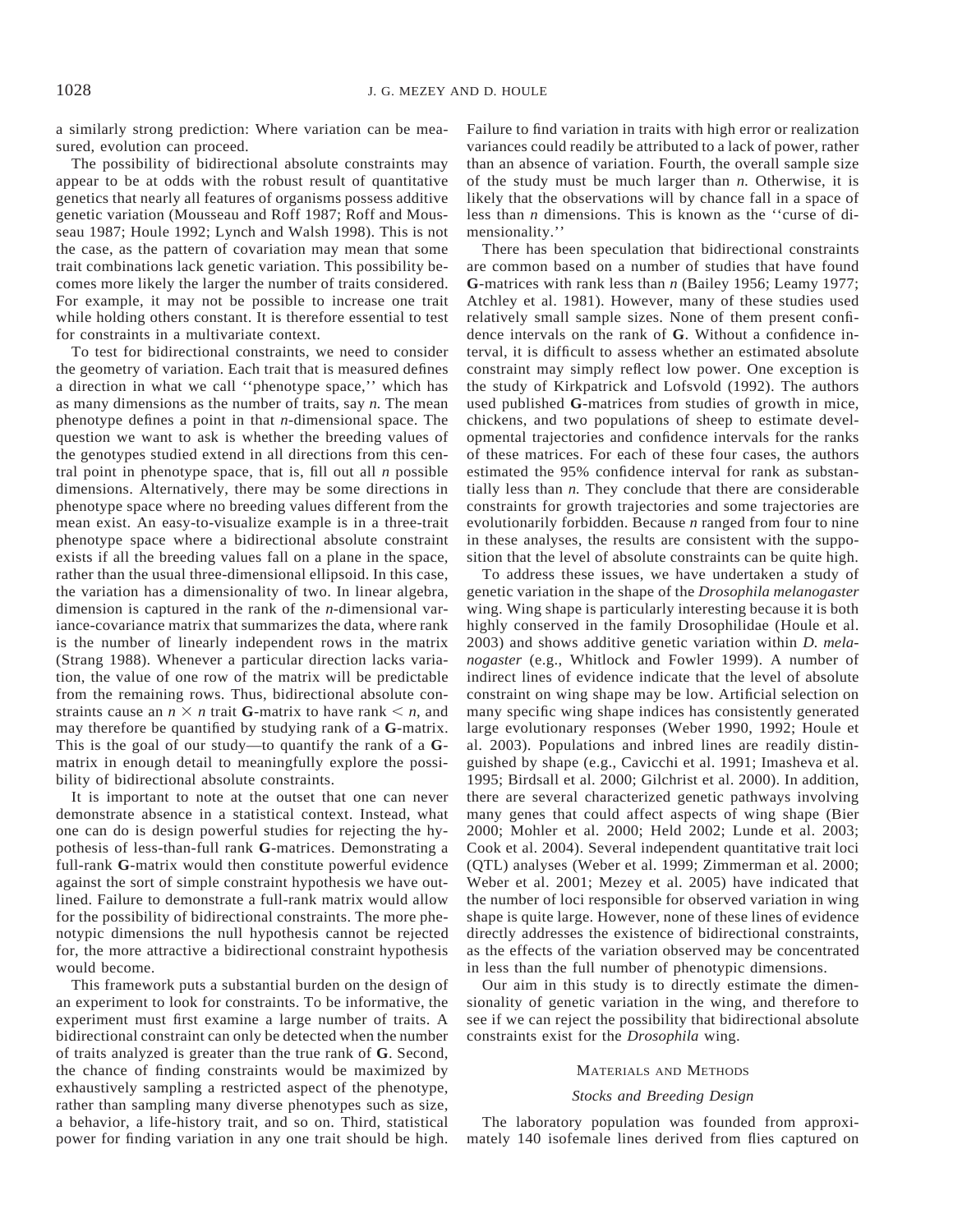

FIG. 1. Identity of the landmarks used in this study.

March 12, 2002, at Wabasso, Indian River County, Florida. The stock was maintained on cornmeal, sucrose, and brewer's yeast medium in bottles at  $25^{\circ}$ C with alternating 12-h light and dark cycles. The flies were transferred to fresh containers every two weeks. Initially, and through the first half of the study, the stock was maintained as isofemale lines. These were later pooled into a single breeding population, which was maintained in 10 bottles at a density of approximately 40 parental flies/bottle. At each transfer, adults from different bottles were mixed.

A half-sib breeding design was carried out in 36 temporal blocks, each consisting of four to six half-sib families. For the blocks 1–17, males were chosen at random from isofemale lines and were mated to four or five virgin females, each from a different isofemale line. Isofemale lines should become progressively more inbred over time. To check whether inbreeding might have affected the estimates from this part of the experiment, we regressed the sire component of variance from sibling data on block number. There was no evidence of a relationship between these (analysis not shown), suggesting that inbreeding remained low. For blocks 18–36, a male was mated to four or five virgin females, where each individual was selected at random from the pooled population. Comparison of data from the two parts of the experiment similarly suggested that there were no differences between them.

In the first part of the experiment, parents were reared in vials, and in the second part in bottles. Virgin parents were collected within 10 h of eclosion, aged for two to six days, then mated for three days. Female parents were allowed to lay eggs for two days in each of two replicate vials. One wing from each parent and from approximately five offspring of each sex from each vial were measured. The upper surface of left wings was measured whenever possible. When the left wing was damaged, the upper right wing was recorded instead.

## *Wing Measurement and Morphometrics*

Wing measurement was performed using WingMachine, an automated image analysis system, the details of which are described elsewhere (Houle et al. 2003). WingMachine consists of a suction device that holds the wing of an anesthetized fly between a slide and a cover slip to allow a video image of the wing to be captured. The image of each wing plus two landmarks provided by a human observer were passed to an image processing system which fits B-splines (Lu and Milios 1994) to all wing veins posterior to the humeral break, plus the outline of the wing. Twelve intersections of these splines define the landmark coordinates used in these analyses (Fig. 1).

The data were aligned by generalized Procrustes least squares superimposition (Rohlf and Slice 1990) implemented in the tpsRegr program (Rohlf 1998b). In this approach, wings are first scaled to unit centroid size, where centroid size is the square root of the sum of squared distances of each landmark from the centroid of each wing. The centroid is the mean of the landmark coordinates for that specimen. Scaling by centroid size is optimal for minimizing the differences in wing size when variances are equal at each landmark. After scaling, the wings were aligned by finding the minimum squared distance between the landmarks that can be achieved by translating each landmark polygon to a common centroid position and then rotating the wings with respect to one another. Separate superimpositions were run on males and females because there is a difference in shape between the sexes. The result of the superimposition is that each wing is represented by the *x*- and *y*-coordinates of the displacement of each landmark from the centroid, measured in units of centroid size.

Following alignment, a robust covariance matrix was fit to the data using the minimum-volume ellipsoid approach (Rousseeuw and van Zomeren 1990), as implemented in the S-Plus program cov.mve (Insightful Corporation 2001). This covariance matrix was then used to identify potential outliers, which were then checked by a human observer and corrected when necessary using the digitization program TPSdig (Rohlf 1998a). Manual adjustments were performed by two observers. Landmark adjustment introduced negligible error and was ignored in the subsequent analysis. Throughout this pa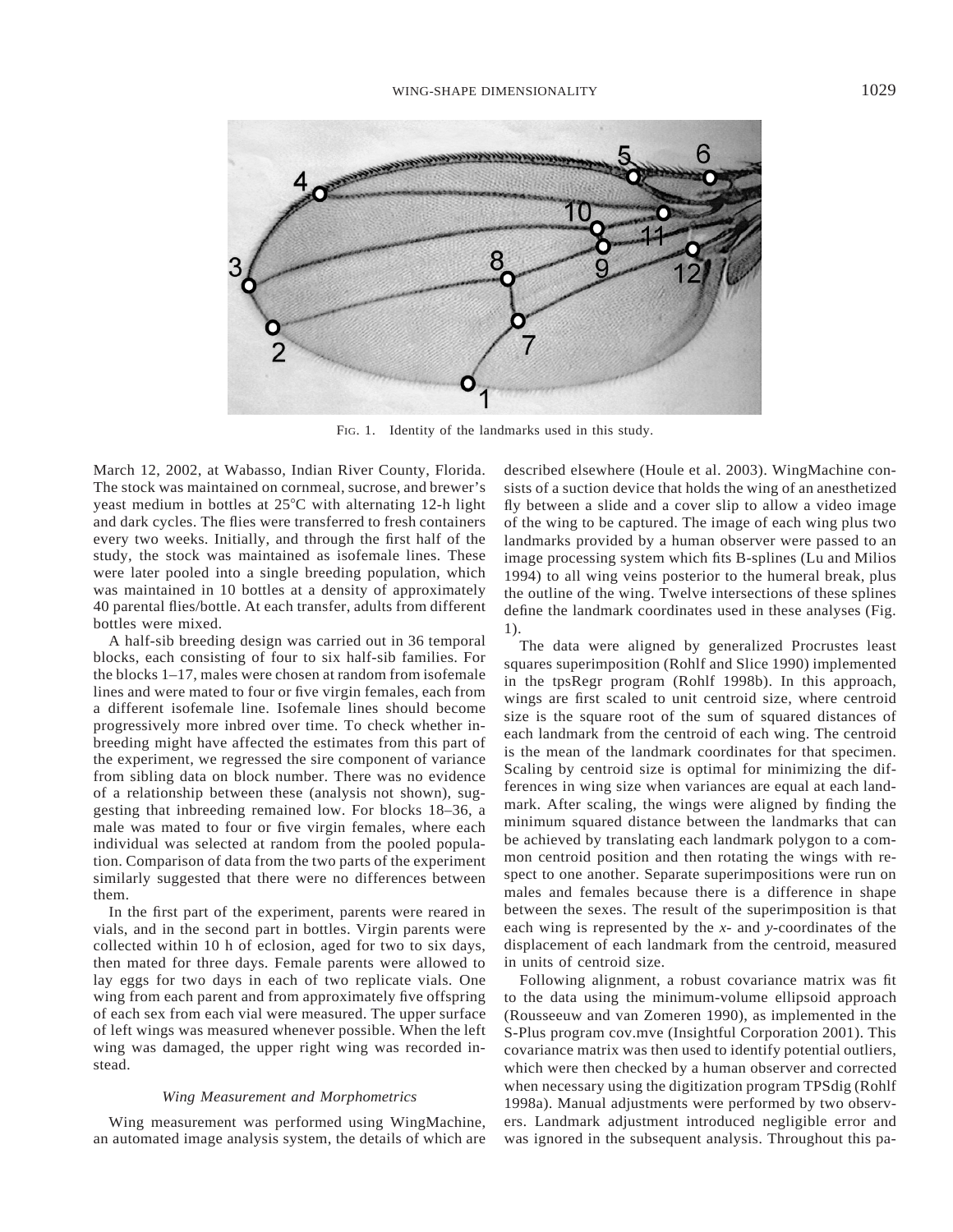per coordinate data has units of centroid size in mm  $\times$  10<sup>4</sup>, and centroid size has units of  $10^{-3}$  mm or 1  $\mu$ m.

#### *Parameter Estimation*

Approximately 20% of the *D. melanogaster* genome is sex linked, which makes it important to take sex linkage into account during analysis. Furthermore, sex limited effects are commonly identified, making it potentially important to separate the genetic effects in males and females. To provide the necessary degrees of freedom to undertake such analyses, we combined information on parent-offspring covariances with information from the standard nested sibling design.

For parent-offspring analyses we estimated the covariance between parent and the mean of their same-sex offspring directly (Fry 2004) using restricted maximum likelihood (REML) implemented in the SAS Mixed procedure (SAS ver. 8.01, SAS Institute, Inc., Cary.), taking into account block and generations as fixed effects. For the offspring data, the *x*- or *y*-landmark displacement *z* was decomposed as follows:

$$
z_{i,j,k,l,m} = \mu + b_i + s_{i,j} + d_{i,j,k} + v_{i,j,k,l} + e_{i,j,k,l,m}, \qquad (1)
$$

where  $\mu$  is the population mean; *b*, *s*, *d*, *v* are the block, sire, dam, and vial effects; and *e* is the residual error. With the current half-sib design, every level is nested within the upper level. All effects were treated as random except for block effects, which were treated as fixed. The variances associated with each component of the model were estimated using REML in SAS Mixed (SAS ver. 8.01). We attempted to estimate variance and covariance terms in a single analysis (Fry 2004), but convergence problems, plus long run times, led us to estimate the variance for each trait separately. Covariance terms were calculated by estimating variance components for the sum of two traits and then subtracting the variance associated with each trait and dividing by two.

We estimated the causal components of (co)variance using weighted least-squares (Cowley et al. 1986). A vector of observational components, **Y**, was formed with (in order) the parent-offspring covariances for females and males  $(C_{po}$ *Cpo·m*) and sire, dam, vial, and error variances for females  $(V_{s.f}, V_{d.f}, V_{v.f}, V_{e.f})$ , then the corresponding terms for males  $(V_{s\cdot m}, V_{d\cdot m}, V_{v\cdot m}, V_{e\cdot m})$ . We formed the weight matrix **W** as a block diagonal consisting of the estimated variances for *Cpo·f,*  $C_{po\text{-}m}$ , followed by the 4  $\times$  4 matrices from the female and male sibling analyses. Exploratory analyses suggested that the differences in error and nonadditive variances between the sexes were relatively insignificant for the coordinate data, so we fit a vector of causal effects **E** that (in order) were an additive genetic autosomal effect for each sex  $(V_{A\cdot f}, V_{A\cdot m})$ , an X-linked additive effect for each sex  $(V_{Ax}f, V_{Ax}m)$ , and common residual variances. These residual variances are (in order) maternal  $(V_M)$ , vial  $(V_V)$ , and error  $(V_E)$ . The columns of the design matrix for the additive terms were twice the coancestries of the individuals whose covariances were estimated. With the observational and causal vectors in the order given, the design matrix was

|  | 0.5            |                  | 0.5              | 0                | 0              |   |          |  |
|--|----------------|------------------|------------------|------------------|----------------|---|----------|--|
|  |                | 0.5              | 0                | $\boldsymbol{0}$ | $\overline{0}$ | 0 | $\theta$ |  |
|  | 0.25           | 0                | 0.5              | $\boldsymbol{0}$ | 0              | 0 | $\theta$ |  |
|  | 0.25           | $\boldsymbol{0}$ | 0.25             | 0                | 1              | 0 | $\theta$ |  |
|  | $\overline{0}$ | $\boldsymbol{0}$ | $\boldsymbol{0}$ | $\boldsymbol{0}$ | 0              | 1 | 0        |  |
|  | 0.5            | $\overline{0}$   | 0.25             | 0                | $\overline{0}$ | 0 | 1        |  |
|  | 0              | 0.25             | 0                | $\boldsymbol{0}$ | 0              | 0 | 0        |  |
|  | $\Omega$       | 0.25             | $\boldsymbol{0}$ | 0.5              | 1              | 0 | 0        |  |
|  | 0              | $\overline{0}$   | 0                | 0                | 0              | 1 | $\theta$ |  |
|  |                | 0.5              | 0                | 0.5              |                |   |          |  |

The causal (co)variances were then estimated as  $E =$  $(X^T W^{-1} X)^{-1} X^T W^{-1} Y$  using the IML procedure in SAS (ver. 8.01). In a few cases, the vial variances and the corresponding values in the weight matrix were estimated as zero. We incorporated these zeroes in our estimates by setting the corresponding diagonal in the weight matrix to the average value of the vial variance from other traits. When elements of **E** were estimated as negative, they were set to zero, and the remainder of **E** estimated again with the corresponding column of **X** deleted. The adequacy of the overall model was tested comparing the weighted residual sums of squares to a  $x^2$  distribution with 10 estimates -7 parameters = 3 df (Lynch and Walsh 1998). The significance of each term was assessed by refitting the model with that term deleted and comparing the change in sums of squares to a  $\chi^2$  distribution with 1 df.

## *Estimation of Matrix Rank*

The number of variable dimensions in wing shape space at each level of causal hierarchy is equal to the rank of the corresponding covariance matrix. The rank of a symmetric matrix is equal to the number of nonzero eigenvalues, so to estimate matrix rank, we used the distribution of the eigenvalues from principal components analysis (PCA).

To account for sampling error in this estimate, we also estimated a confidence quantile for matrix rank by bootstrapping. Because our method for estimating causal components of variation uses all of the observational components of variation (see Parameter Estimation above), we had to choose a bootstrap method that did not bias the variation at any observational level (parents and offspring, sires, dams, or error [co] variances). Simulations showed that conventional bootstrapping of the lower levels of the experiment (sires on down) biased estimates at the lowest level bootstrapped downward, with a corresponding bias of the next level upward (results not shown). For example, bootstrapping sires only biases the sire estimate downward. Bootstrapping at every random level (sire, dam, flies within families) biases the error variance downward and the dam level upward. These biases lead to very inaccurate estimation of the causal components. Our solution was to resample with replacement at the level of blocks, preserving the structure of the families within each block. The matrices of interest were then estimated for each bootstrap sample and subjected to PCA. Eigenvalue quantiles were estimated from the distribution of 1000 bootstraps. To reduce run times, we fit a model without the vial variances.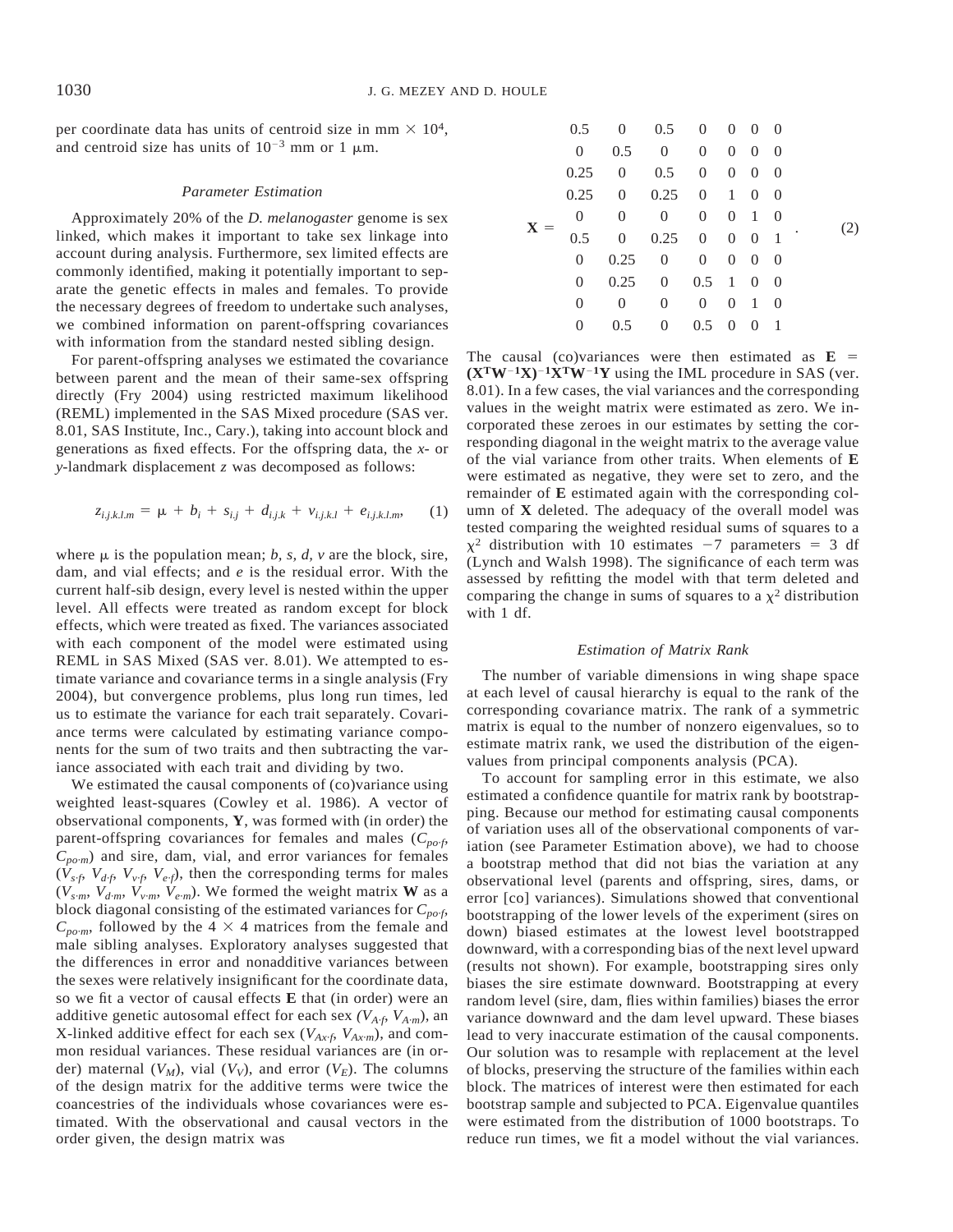TABLE 1. Dimensionalities of simulated data. Each entry in the table corresponds to a simulated dataset that was bootstrapped 100 times. The number of the eigenvector where  $> 95\%$  of the bootstrapped estimates are positive is the dimension of that dataset. The numbers of simulated datasets in each row are unequal due to the long run times of these simulations, plus the fact that each was run on a different processor.

|                 | Expected eigenvalue <sup>1</sup> | Inferred dimensionality |    |    |  |  |
|-----------------|----------------------------------|-------------------------|----|----|--|--|
| 9th eigenvector | 10th eigenvector                 | 8                       | 9  | 10 |  |  |
| 0.00530         | 0.00140                          |                         | 2  | 21 |  |  |
| 0.00530         | 0.00042                          |                         | 24 |    |  |  |
| 0.00530         | 0.00014                          |                         | 27 |    |  |  |
| 0.00530         | 0.00004                          |                         | 22 |    |  |  |
| 0.00530         | 0.00001                          |                         | 24 |    |  |  |
| 0.00530         | 0.0                              |                         | 18 |    |  |  |
| 0.00176         | 0.00042                          | 16                      | 12 |    |  |  |
| 0.00053         | 0.00014                          | 12                      | 2  |    |  |  |
| 0.00017         | 0.00004                          | 13                      |    |    |  |  |
| 0.0             | 0.0                              | 23                      |    |    |  |  |

<sup>1</sup> Expressed as a proportion of the expected variance accounted for by that eigenvector.

This should affect the results very little, as the vial variances were in most cases not significantly different from zero (see Results). Our bootstrap estimator of rank is the number of eigenvalues where the lower 5% quantile of bootstrap estimates was greater than zero.

To assess the performance of our bootstrap estimator, we analyzed simulated data. We simulated phenotypic values, *z*, according to the following model:

$$
z_{i,j,k} = \mu + b_i + g_{i,j} + e_{i,j,k},
$$
 (3)

where  $\mu$  is the population mean; *b*, *g*, and *e* are the block, genotypic, and environmental effects. To provide a relevant comparison to our empirical results, we used the covariance matrices at the block (**B**), additive genetic (**G**), and error (**E**) levels estimated from our female data for the first five landmarks (providing 10 traits) as parameters for these simulations. Each matrix was decomposed into eigenvectors and eigenvalues. At each level (**B, G, E**), 10 normal deviates were drawn with the eigenvalues as variances, then this vector rotated back into the phenotypic space using the appropriate eigenvectors to obtain the vector of observations. To generate **G**-matrices of less than full rank, the 10th or ninth and 10th eigenvalues of the **G**-matrix were reduced or set equal to zero. For the simulations reported, we simulated a half-sib design with 40 blocks, four sires per block, four dams per sire, and, four individuals per dam. Variance components were estimated in Proc Mixed with block as a fixed effect. Each simulated dataset was then bootstrapped 100 times at the level of blocks, and the rank was estimated as described above.

The results of these simulations are shown in Table 1. The first line of Table 1 shows results where the full **G**-matrix was simulated. For this parameter set, the simulated datasets were large enough that our power to detect variation in all 10 dimensions was quite high. Other entries in the table show cases where the 10th or ninth and 10th eigenvalues of the **G**-matrix were reduced or eliminated. As the magnitude of the smallest eigenvalues decreases, the bootstrap rank estimates also drop, even when there was in fact some variation present. When two eigenvalues are set to zero, two of our 25 bootstraps showed significant variation in the ninth eigenvector. This is a bit higher than the expected number based on the 5% criterion used. Further analysis shows that these are cases where the ninth eigenvalue was estimated to be large and positive. Figure 2 shows that the proportion of bootstrap estimates with positive eigenvalues is essentially determined by the size of the estimate of the corresponding eigenvalue in the full analysis of each dataset, rather than the parameter value used to simulate the data. When the bootstrap estimates are compared directly with the highest ranked positive eigenvalue from the full analysis of each simulated dataset, none of the bootstrap estimates were higher than the best estimate and 39% were one or two ranks lower.

#### *Rejected Methods for Estimating Matrix Rank*

We also assessed the performance of other methods for estimating matrix rank on simulated data (results not shown). These methods performed poorly, either dramatically overor underestimating the true matrix rank. A number of heuristic methods have been suggested for estimating the number of eigenvalues that are not reflecting variation that is entirely due to error (Jackson 1993). Of these, the only method with any formal statistical justification is Bartlett's test (Lawley 1956). This is a test of eigenvalue evenness and assumes a model of independent and equal errors in the estimation of each landmark dimension, which is incorrect for our dataset. There is no biological reason that eigenvalues cannot be more even than random, and therefore Bartlett's test does not test an interesting null hypothesis.

A second method is to test for significant mean sire family variation along each of the PCs of the **G**-matrices using separate ANOVAs adjusted for multiple comparisons. Those PCs for which the hypothesis of no significant sire variation can be rejected indicate evidence for additive genetic variation. The number of these PCs would therefore reflect the rank of **G**. Analyses of simulated data indicated that this approach tends to detect variation in all eigenvectors, even when the true matrix is not of full rank. This is presumably because of errors in the estimated direction of the PCs of **G**.

We also assessed the two methods proposed by Kirkpatrick et al. (1990, their appendix C). Both use conventional estimates of estimation error in the elements of the **G**-matrix to test for significant variation in each dimension. For a simulated **G**-matrix with a true rank of 20 and a distribution of eigenvalues close to that we observed, both of these methods generally showed fewer than 10 eigenvalues with confidence intervals that did not overlap zero, dramatically underestimating rank. One potential source of the bias we observed is that in expectation eigenvalues are constrained to be nonnegative and so have an asymmetrical distribution that the Kirkpatrick approaches do not take into account.

#### **RESULTS**

#### *Basic Information*

The final dataset consisted of 175 half-sib families and 790 full-sib families. Some parents were lost or their wings damaged before they could be measured, so wing data was ob-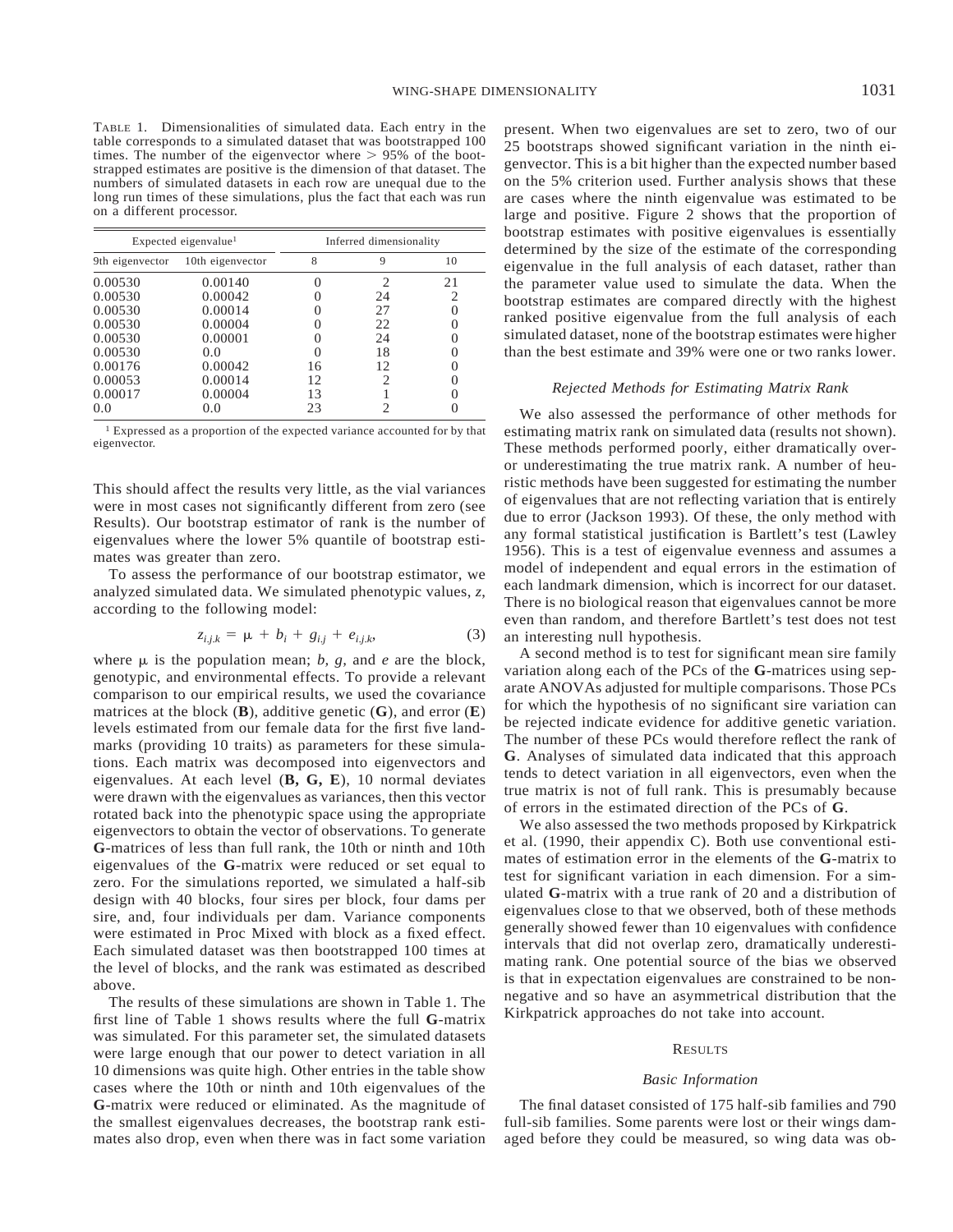

FIG. 2. Proportion of bootstrap estimates with positive eigenvalues  $(\lambda)$  of a given rank, as a function of the estimate of corresponding eigenvalue for the full simulated dataset, expressed as the proportion of variance accounted for by that eigenvector. Circles,  $\lambda$  for the 10th eigenvector; triangles,  $\lambda$  for the ninth eigenvector.

tained for 149 sires and 567 dams. A total of 8254 male and 8361 female offspring were measured.

Parents were smaller and more variable in size than offspring. Centroid size of male parents averaged 2.036 mm  $(SD = 0.071)$  and male offspring averaged 2.077 mm (SD)  $= 0.056$ ), which is a highly significant difference. Female parents averaged 2.355 mm (SD =  $0.091$ ) and female offspring averaged 2.411 mm (SD =  $0.061$ ), again a highly significant difference in mean size. This difference in size is probably due to the different rearing conditions of parents and offspring. Females are also significantly larger than males.

The parent sample had slightly and significantly higher variance overall than the offspring sample, suggesting that genetic parameters might need to be adjusted to reflect these differences. The ratios of parental to offspring variances, symbolized *k,* is shown in the online supplemental material (Table S1; available online only at http://dx.doi.org/10.1554/ 04-491.1.s1). The mean *k* for coordinate data is 1.13 for females and 1.05 for males. Regressions of offspring means on parents were significantly different from zero ( $P < 0.0001$ ) for each of the 24 coordinates and centroid size (see online Table S1). We calculated heritabilities using the conservative assumption that both additive and phenotypic variances in parents are *k* times the corresponding variances of offspring. In this case, the regression estimates  $h^2/(2\sqrt{k})$ . The average heritability of coordinate position was 0.54 for females and 0.51 for males.

These high heritabilities are not explained by an allometric relationship between coordinates and size. The average *R*<sup>2</sup> value for the regression of the family means of each coordinate on parent centroid size is only 2.2% (median 1.1%), with a maximum of 9.8%, suggesting that most variation is independent of size. Similarly, at the phenotypic level the regression of coordinates on individual size within the offspring generation explains an average of 1.6% (median  $=$ 0.6%) of the phenotypic variation within sex.

#### *Choosing a Causal Model to Fit to the Data*

Supplemental Tables S2 and S3 (available online only at http:dx.doi.org/10.1559/04-491.1.s1) show the observational components of variance. Most observational components are much larger than their standard errors. The exception is vial variances, which are generally small and rarely significantly different from zero. The error variances for the coordinate data are quite similar between the sexes for most traits. Overall, the average ratio of female to male error variance is 0.95. A discrepancy of this magnitude is expected if there are Xlinked additive effects, as a larger proportion of the male X variance is found in the error term, compared to female X variance. To examine whether the differences in error variances are significant, we fit a causal model by least squares that constrained the X-linked (the male contribution scaled for dosage compensation; Cowley et al. 1986) and additive variances to be the same in the two sexes, but fit different parameters for the error and maternal variances. Significantly better fit was obtained with different error variances in just six of the 24 coordinates, the *x* and *y* for points 5, 6, and 11. For point 5, the error variance was significantly higher for females, while it was significantly lower in females for points 6 and 11. Overall, we regard an assumption of equal error variances in the sexes over landmarks to be adequate, and use this to obtain estimates of the causal variances below.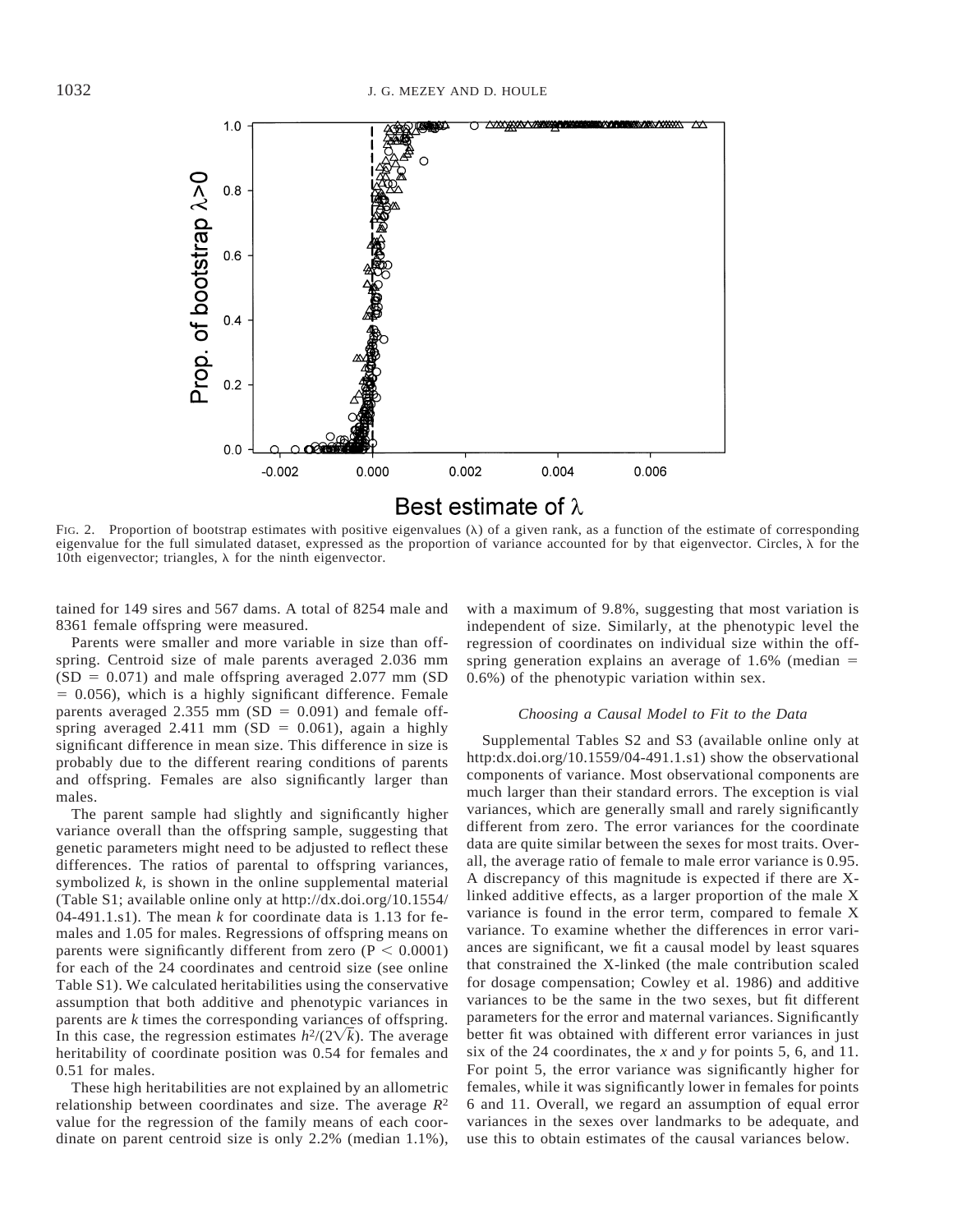TABLE 2. Causal components of variance. *P*-values shown for each term were obtained from the change in sums of squares when each term is omitted from the model. The error variance was significant at  $P < 0.0001$  in every case.  $V_{P,f}$  and  $V_{P,m}$  are the sex-specific phenotypic variances, calculated as the sums of the appropriate sex-specific additive terms, plus  $V_M$ ,  $V_V$ , and  $V_E$ . Units for coordinates are centroid size  $\times$  10<sup>4</sup>, while for centroid size the unit is log(mm  $\times$  10<sup>3</sup>).

| Trait          | $V_{Aa.f}$ | $V_{Aa,m}$ | $V_{Ax,f}$ | $V_{Ax,m}$ | $V_M$    | $V_V$          | $V_E$ | $V_{P.f}$ | $V_{P.m.}$ | Model $fit1$ |
|----------------|------------|------------|------------|------------|----------|----------------|-------|-----------|------------|--------------|
| X1             | 2907****   | 3224 ****  | 512        | 185        | 96       | 39             | 860   | 4413      | 4403       | ns           |
| Y1             | $1204***$  | $1091***$  | 52         | 282*       | 61       | $26*$          | 735   | 2079      | 2196       | ns           |
| X2             | 978****    | $1027***$  | 99         | 190        | 67       |                | 348   | 1492      | 1632       | ns           |
| Y2             | 428 ****   | 655****    | 138        | 15         | $46*$    | 18**           | 408   | 1037      | 1142       | ns           |
| X3             | 1030****   | 962 ****   | 43         | 359**      | 52       | $19*$          | 425   | 1568      | 1816       | ns           |
| Y3             | 514 ****   | 690****    | 156        | 91         | 29       | $30***$        | 433   | 1161      | 1273       | ns           |
| X4             | 4400****   | 4574 ****  | $\Omega$   | 968*       | 80       | 25             | 1697  | 6202      | 7344       | ns           |
| Y <sub>4</sub> | $1040***$  | $1128***$  | 100        | 96         | 36       | 49****         | 534   | 1760      | 1843       | ns           |
| X5             | 889****    | 400****    | $\Omega$   | 206        | $\theta$ | 44             | 1040  | 1972      | 1690       | ***          |
| Y5             | 472 ****   | 273 ****   | $\Omega$   | 47         | $\Omega$ | 25             | 713   | 1210      | 1058       | ****         |
| X6             | 381 ***    | 564 ****   | 134        | 20         | $52*$    | 32             | 468   | 1067      | 1136       | ns           |
| Y <sub>6</sub> | $265***$   | 320****    | 70         | 72         | 14       | $21***$        | 416   | 785       | 842        | $***$        |
| X7             | 2919****   | 2557****   | 238        | 163        | 149      | $\Omega$       | 941   | 4248      | 3811       | ns           |
| $Y$ 7          | 910****    | 983****    | 126        | 100        | 11       | $22**$         | 440   | 1509      | 1555       | ns           |
| X8             | 2381 ****  | $2516***$  | 327        | 279        | 80       | $\Omega$       | 1407  | 4194      | 4282       | ns           |
| Y8             | 259****    | $242***$   | 13         | 47         | 7        | $13***$        | 250   | 542       | 559        | ns           |
| X9             | $1774***$  | 1698****   | 43         | $\theta$   | 44       | 16             | 710   | 2587      | 2468       | ns           |
| Y9             | 38         | $125***$   | $50**$     |            | 5        | $\overline{c}$ | 144   | 240       | 280        | *            |
| X10            | 2066****   | 1846****   | 16         | 26         | 24       | $32*$          | 735   | 2874      | 2664       | ns           |
| Y10            | $175***$   | 149****    | 16         | 31         | $\theta$ | $5**$          | 131   | 327       | 316        | ns           |
| X11            | 307***     | $407***$   | 68         | 69         | 24       | $32***$        | 549   | 980       | 1081       | *            |
| Y11            | 102        | 188****    | 45         | $\Omega$   | 11       | 3              | 246   | 406       | 448        | ****         |
| X12            | $350**$    | 526****    | 159        | 122        | 42       | 39***          | 818   | 1408      | 1547       | ns           |
| Y12            | $141**$    | 182****    | 46         | 50         | 8        | 19             | 348   | 563       | 608        | $***$        |
| Log(size)      | 236****    | 351 ****   | $\Omega$   | 37         | 23       | 32 ****        | 220   | 511       | 663        | ns           |

\*  $P < 0.05$ ; \*\*  $P < 0.01$ ; \*\*\*  $P < 0.001$ ; \*\*\*\*  $P < 0.0001$ .<br><sup>1</sup> Significance of the lack of fit of the causal model.

Centroid size data was significantly better fit by a model that allowed sex-specific error variances, with the female error variance estimated as a substantial 1.39 times that in males. After log-transformation, the female and male error variances were within 0.4% of each other, and fitting a model with separate error variances no longer significantly increased the fit of the model.

If X-linked effects are present, we expect that the female parent-offspring covariance will be higher than that for males, as fathers and sons do not share an X chromosome, while mothers and daughters do. On average this effect is borne out, as the female have on average a 19% higher parentoffspring covariance than males. Similarly, paternal halfbrothers do not share an X, while paternal half-sisters do, again leading to the expectation that the female half-sib variance will exceed that of the male half-sib variance. This is again borne out, with female components exceeding the male component by an average of 13%. Conversely, the dam components of females are smaller by 9%, as expected based on the same reasoning. These findings all justify fitting separate X-linked additive effects when obtaining the causal components of variation.

As outlined above, phenotypic variances for most traits were higher in the parental generation than in the offspring generation. If this were due to general increase in all sources of phenotypic variation, then the parent-offspring covariances would be overestimated by a factor  $\sqrt{k}$ , where k is the factor by which parental variances exceed offspring variances. Alternatively, the excess variation in the parents could be entirely due to nongenetic causes, and no correction would be

appropriate. We fit the causal model with and without variance corrections. In most cases, the fit of the model was worse with the variance correction, suggesting that the second explanation may be closer to the truth. This was particularly striking for log centroid size, which had the biggest departures of *k* from one. Correction of parent-offspring covariance actually increased the residual sum of squares from 4.54 to 12.06. Consequently, no corrections for differences in variance were applied.

#### *Causal Components*

The causal components estimated are shown in Table 2. In most cases the causal model fit well. Significant lack of fit was usually associated with traits identified above as having unequal error variances in the two sexes. The exception is coordinate Y12, where the female parent-offspring covariance was the major contributor to the error variance.

In all cases, the male additive autosomal component was highly significantly different from zero. Twenty-two of the 24 female additive autosomal components were also significantly different from zero. Contrary to the pattern of differences in sex-specific terms discussed above, additive Xlinked terms were rarely significant. This likely indicates insufficient power to detect terms of the magnitude found. Vial variances were sometimes significant. The general lack of significant  $V_M$  terms means that there is no compelling evidence for any maternal or dominance effects on these traits.

We also calculated the overall additive genetic variance in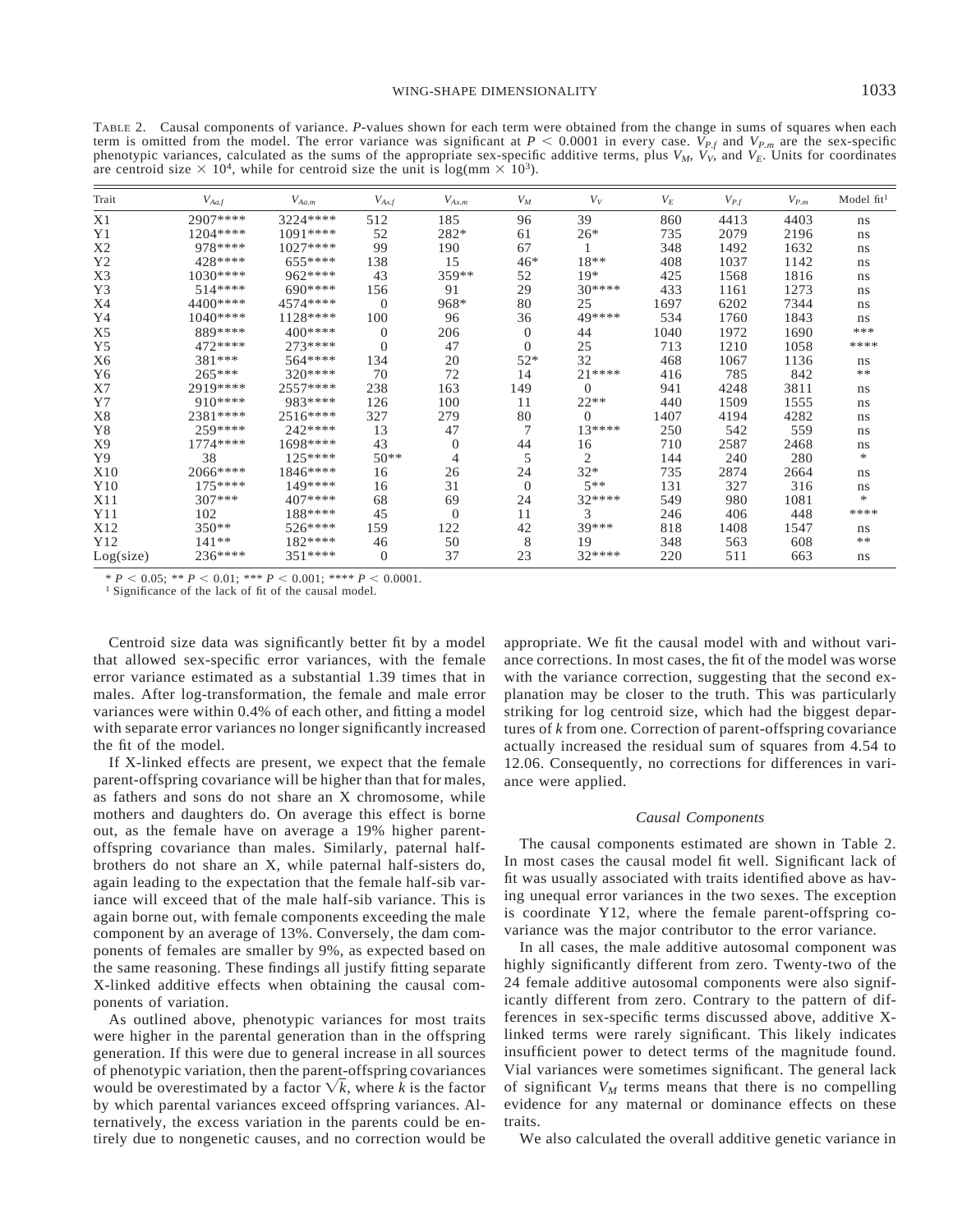TABLE 3. Causal components of variance as percentages of phenotypic variance. The *h*<sup>2</sup> estimate is based on the sum of autosomal and X-linked additive variation. The maternal, vial, and error variances are expressed as a percentage of the total variance in females.

|                | Female         |                            |                | Male                                   |                          |                                                   |       |
|----------------|----------------|----------------------------|----------------|----------------------------------------|--------------------------|---------------------------------------------------|-------|
| Trait          | h <sup>2</sup> | %<br>X-linked<br>variation | h <sup>2</sup> | $\frac{0}{6}$<br>X-linked<br>variation | Maternal                 | Vial                                              | Error |
| X1             | 77             | 15                         | 77             | 5                                      | $\overline{\mathbf{c}}$  | $\mathbf{1}$                                      | 19    |
| Y1             | 60             | $\overline{4}$             | 63             | 21                                     | 3                        | $\mathbf{1}$                                      | 35    |
| X2             | 72             | 9                          | 75             | 16                                     | $\overline{4}$           | $\overline{0}$                                    | 23    |
| Y2             | 55             | 24                         | 59             | $\mathfrak{2}$                         | $\overline{\mathcal{L}}$ | $\overline{c}$                                    | 39    |
| X3             | 68             | $\overline{4}$             | 73             | 27                                     | 3                        | $\,1$                                             | 27    |
| Y3             | 58             | 23                         | 61             | 12                                     | $\overline{c}$           | 3                                                 | 37    |
| X4             | 71             | $\overline{0}$             | 75             | 17                                     | $\mathbf{1}$             | $\overline{0}$                                    | 27    |
| Y4             | 65             | 9                          | 66             | 8                                      | $\overline{c}$           | 3                                                 | 30    |
| X5             | 45             | $\overline{0}$             | 36             | 34                                     | $\overline{0}$           |                                                   | 53    |
| Y5             | 39             | $\overline{0}$             | 30             | 15                                     | $\overline{0}$           |                                                   | 59    |
| X <sub>6</sub> | 48             | 26                         | 51             | 3                                      |                          | $\begin{array}{c}\n2 \\ 2 \\ 3 \\ 3\n\end{array}$ | 44    |
| Y6             | 43             | 21                         | 47             | 18                                     | $\frac{5}{2}$            |                                                   | 53    |
| X7             | 74             | 8                          | 71             | 6                                      | $\overline{4}$           | $\overline{0}$                                    | 22    |
| Y7             | 69             | 12                         | 70             | 9                                      | $\,1\,$                  | $\mathbf{1}$                                      | 29    |
| X8             | 65             | 12                         | 65             | 10                                     | $\frac{2}{1}$            | $\overline{0}$                                    | 34    |
| Y8             | 50             | 5                          | 52             | 16                                     |                          | $\overline{c}$                                    | 46    |
| X9             | 70             | $\overline{c}$             | 69             | $\overline{0}$                         |                          | $\mathbf{1}$                                      | 27    |
| Y9             | 37             | 57                         | 46             | 3                                      | $\frac{2}{2}$            | $\mathbf{1}$                                      | 60    |
| X10            | 72             | $\mathbf{1}$               | 70             | $\mathbf{1}$                           | $\mathbf{1}$             | $\mathbf{1}$                                      | 26    |
| Y10            | 58             | 8                          | 57             | 17                                     | $\overline{0}$           |                                                   | 40    |
| X11            | 38             | 18                         | 44             | 14                                     |                          | $\frac{2}{3}$                                     | 56    |
| Y11            | 36             | 30                         | 42             | $\boldsymbol{0}$                       |                          | $\mathbf{1}$                                      | 61    |
| X12            | 36             | 31                         | 42             | 19                                     | $\frac{2}{3}$            |                                                   | 58    |
| Y12            | 33             | 25                         | 38             | 22                                     | $\mathbf{1}$             | $\frac{3}{3}$                                     | 62    |
| Average        | 57             | 14                         | 58             | 12                                     | $rac{2}{5}$              | $\overline{2}$                                    | 39    |
| Log(size)      | 46             | $\overline{0}$             | 59             | 10                                     |                          | 6                                                 | 43    |

males  $(V_{A\cdot m})$  and females  $(V_{A\cdot f})$  as the sum of the autosomal and X effects. Table 3 summarizes the relative importance of the various components of variation using this sum as a baseline. On average, the heritabilities of each trait are quite high, and very similar in the sexes. The X-linked components are somewhat less than expected given that the X chromosome makes up 20% of the *D. melanogaster* genome.

In addition to the analyses shown in Tables 2 and 3, we also estimated all of the covariance components at each level of the design and used these to estimate the causal variancecovariance matrices. Of these, the **G**-(combined X and autosomal) matrices for males and females, **E**- and **P**-matrices are available as online supplementary Tables S4–S7 (available online only at http:dx.doi.org/10.1554/04-491.1.s1).

## *G-Matrix Rank*

Our estimates of the rank of the causal component matrices for both landmark coordinate data and a distance dataset are shown in Table 4. Although we have coordinate data from 12 landmarks, and therefore 24 variates, four degrees of freedom are lost during the alignment process. Thus, the maximum expected rank for each landmark- or distance-based matrix is 20. Results from the full coordinate analysis suggest that there is significant additive genetic variation in all 20 possible dimensions of wing shape. For a few matrices, there were more than 20 positive eigenvalues, which presumably reflects numerical inaccuracies in the estimation procedures.

Table 4 also shows the median, 5%, and 1% quantiles for

|            |          |         | Coordinate data   |          |    |      |
|------------|----------|---------|-------------------|----------|----|------|
|            | Full     |         | <b>B</b> ootstrap | Distance |    |      |
| Matrix     | analysis | No vial | Median            | 5%       | 1% | data |
| $V_{Aa,f}$ | 16       | 17      | 15                | 14       | 13 | 16   |
| $V_{Aa.m}$ | 20       | 20      | 18                | 16       | 16 | 20   |
| $V_{Ax,f}$ | 13       | 13      | 11                | 8        |    | 12   |
| $V_{Ax.m}$ | 12       | 12      | 11                | 9        |    | 13   |
| $V_{A,f}$  | 20       | 19      | 19                | 17       | 17 | 19   |
| $V_{A,m}$  | 21       | 21      | 20                | 18       | 17 | 20   |
| $V_M$      | 12       | 16      | 14                |          | 10 |      |

TABLE 4. Dimensionality of each matrix of causal components. Bootstrap results based on analysis of 1023 resampled datasets.

rank over the bootstrap results. The lower confidence intervals on matrix ranks suggest that we have high confidence that the additive genetic variance fills out at least 17 of the 20 possible dimensions in phenotype space in female flies and 18 dimensions in males.

*V<sub>V</sub>* 16 — — — — — — *VE* 23 23 22 21 20 25

The algorithm used to align the landmark configuration potentially introduces its own pattern of covariance into the data (Rohlf and Slice 1990; Walker 2000). This might affect our estimates of rank. Therefore, we conducted an alternative analysis based on the distances between aligned landmarks. We calculated a total of 27 distances between nearby points using the aligned landmark data. Each landmark was involved in the calculation of at least three distances. The causal matrices were then estimated for this dataset and the dimensionality calculated from the eigenvalues as with the coordinate data. The dimensionalities are very similar, although cases where the dimensionality is both higher and lower exist. When the genetic dimensionalities do differ, there is no more than one rank difference between the estimates. Note that the maximum rank is the same for both analyses, as they are both based on the same data.

The distribution of  $log_{10}$  eigenvalues in the total additive genetic variance matrix is shown in Figure 3. The agreement between the bootstrap medians and the estimates from the full analysis for coordinate data is very close up to approximately eigenvector 15. For the last eigenvectors, the full estimates exceed the bootstrap estimates by an increasing amount. The distribution of eigenvalues from the distancebased matrices is similar to that for coordinate-based analyses, although variation is slightly more concentrated in the earlier vectors.

Figure 3 shows that the logarithms of the eigenvalues decrease at a rate that is close to constant, suggesting an exponential distribution of variation across phenotype space. Regression of logrithms of the first 20 eigenvalues on vector number for the total **G**-matrix for the full coordinate analysis including vial effects was highly significant in each sex, with a slope of  $-0.171 \pm 0.012$  in females (explaining 92% of the variation) and  $-0.133 \pm 0.005$  males (explaining 97.7% of the variation). Figure 3 shows that the relationship is even more precise for females over the first 19 eigenvalues, yielding a slope of  $-0.151 \pm 0.004$  in females (explaining 98.9%) of the variation). The corresponding slope for males is  $-0.130 \pm 0.005$  (explaining 97.6% of the variation). These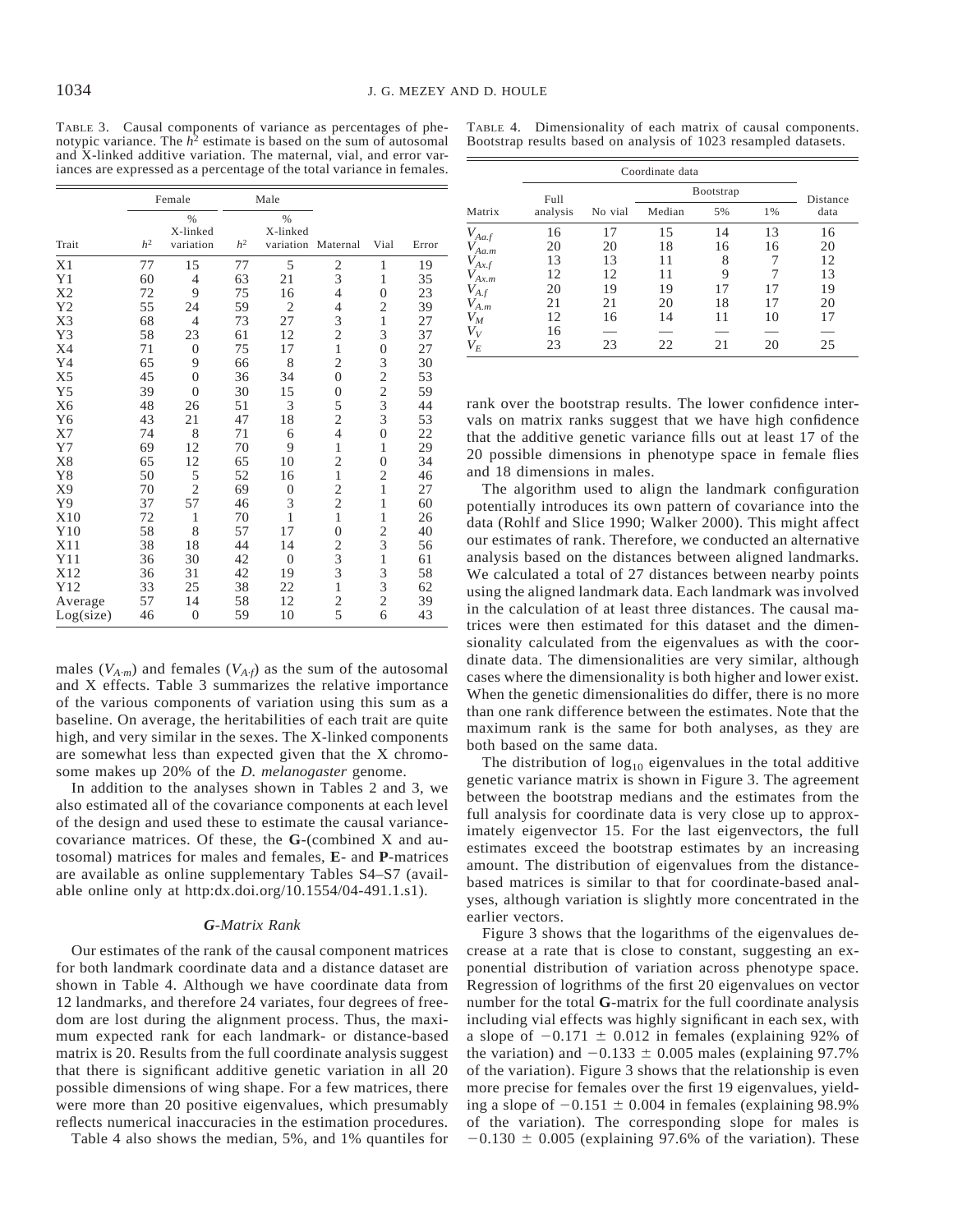

FIG. 3. Distribution of eigenvalues in the total additive genetic covariance matrices for females (above) and males (below). Solid circles are the eigenvalues from the full analysis, including vial effects. The open squares show the median values from the bootstrap estimates, while the upper and lower limits denote the 95th and fifth percentiles of the bootstrap results. Solid triangles are estimates from the distance-based analysis.

last slopes indicate that each successive eigenvalue decreases by about 29% in females and 26% in males. The rate of decrease in the distance analysis is slightly higher:  $-0.183$  $\pm$  0.005 for the first 19 eigenvalues in females (explaining 99.0% of the variation) and  $-0.175 \pm 0.006$  in males (explaining 98.2% of the variation). This is a decrease of about 34% per dimension. These are both remarkably shallow rates of decrease compared to other eigenvalue distributions for morphological data. For example, Kirkpatrick and Lofsvold (1992) showed distributions of eigenvalues that decline by three orders of magnitude over about four vectors, while ours declined that much over approximately 20 vectors.

## **DISCUSSION**

The main result of our analyses is that we were able to detect additive genetic variation with high confidence in almost every dimension of form that we measured. We first discuss some other aspects of our results before returning to this fundamental result below.

A striking aspect of our results is that there is little covariance between the aligned landmark data and centroid size, indicating little allometric variation in shape. The lack of allometric shape variation in our study contrasts with strong allometries found when the environment is manipulated to create variance in size (Weber 1990). There is also strong allometry for wing shape among species in the family Drosophilidae (D. Houle and K. van der Linde, unpubl. data). Because wing size is a reasonable proxy for body size (Reeve and Robertson 1953; David et al. 1977), these results suggest that allometry in these other settings is the consequence of joint selection on size and shape, rather than of developmental constraints.

Different landmarks in our study show very different levels of phenotypic and genetic variation, with the most variable point, landmark 1, showing about four times the variation in the least variable, landmark 11 (see supplementary online material). It is possible that these patterns are biologically significant, but they are also to some extent a function of the algorithm used to superimpose the point configurations in the first step of our analyses. The algorithm we used would behave well if the variation in point locations were homogeneous and independent, an assumption that is clearly incorrect for our data. The mean landmark configuration itself influences the weight assigned to variation at each point. Thus, we have not necessarily recovered the variance-covariance pattern that best reflects the biological processes that gave rise to the variation (Rohlf and Slice 1990; Walker 2000). The relative variation of points from this and all geometric morphometric analyses must be interpreted cautiously.

Previous studies have indicated that X chromosome effects explained about 20% of the genetic variation in morphology in *D. melanogaster* (Cowley et al. 1986; Cowley and Atchley 1988), as expected from the proportion of genes found on the X chromosome. The relative variation in males and females also was accurately predicted by an assumption of perfect dosage compensation in males relative to females. Our data showed several patterns consistent with the importance of X effects, such as larger covariance between female parents and offspring than males, and between female halfsibs than for males, and larger error variances in males relative to females. Given these results, we fit a causal model with male and female additive X-linked effects assuming complete dosage compensation. We rarely detected significant X-linked additive variation (Table 2). This probably reflects insufficient power as the average size of the X effect was a substantial 13% of the total additive variance (Table 3). This is somewhat lower than the proportion of genes on the X chromosome. It is interesting to note that two QTL studies of wing shape (Zimmerman et al. 2000; Mezey et al. 2005) found a noticeable paucity of QTL on the X chromosome. This result could be explained by lower wing-shape gene density on the X chromosome and therefore, indirectly, lower power to detect QTL, since the combined effects of genes with small effects producing a QTL signal may be expected to be lower (Noor et al. 2001). However, the smaller-than-expected amount of variation attributable to the X chromosome in our study suggests that the small X-effect may be a biological phenomenon.

Our results show a consistently high heritability of landmark displacements, between 33% and 77% for all traits. All traits in both sexes showed significant additive genetic variation in either the parent-offspring or the full analysis. Con-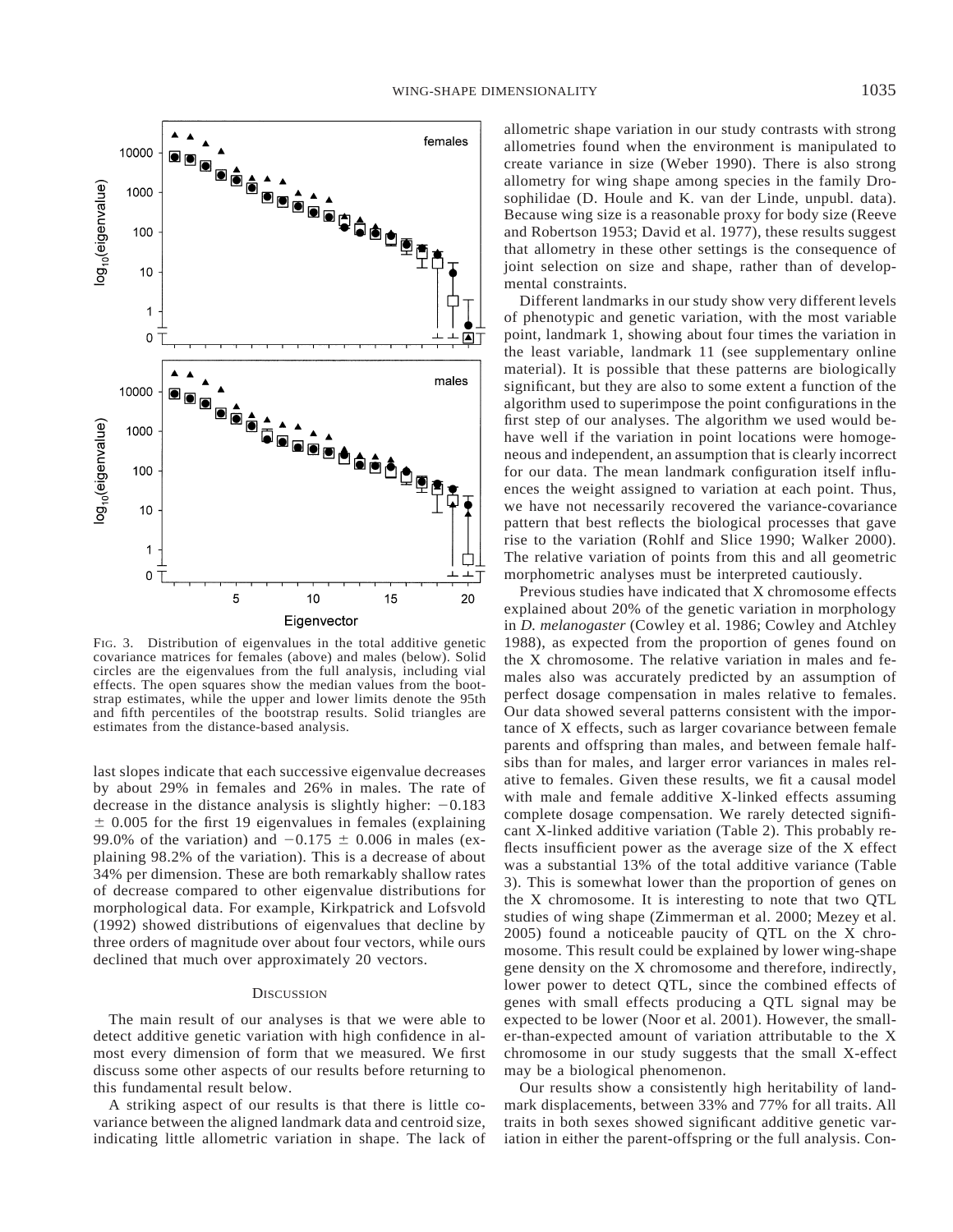versely, the amount of variation that could indicate either maternal effects or dominance effects  $(V_M)$  was uniformly very low. Estimates of  $V_M$  only differed significantly from zero in two of the 25 traits.

## *Dimensionality of Additive Genetic Variation*

We demonstrated that the rank of the combined **G**-matrices (including both autosomal and X-linked effects) was near the maximum possible value. Our best estimates of rank are 20 of 20 dimensions in both sexes, with additional variation in size that is largely independent of shape. Our bootstrap estimates of confidence limits to **G**-matrix rank are slightly lower: 17 for females and 18 for males. Thus, we are quite confident that additive genetic variation exists for almost all aspects of wing shape that we assessed. The gradual exponential decrease in eigenvalue with eigenvector number suggests that we may have run out of power to detect higher rank, rather than there being an absence of variation. These results do not support the notion that standing genetic variation constrains the ability of wing shape to evolve in this population.

Our bootstrap estimates of rank may be somewhat conservative. The simulations that support the use of bootstrapping are of the ideal case where the distribution of breeding values is Gaussian. In a natural population breeding values may well be non-Gaussian such that the sampling of particular families may have a larger impact on the rank than is true in our simulations. Bootstrap samples will on average only contain  $1 - (1/e) = 0.63$  of the blocks in the original dataset, and therefore only 63% of the sire families. In a real dataset, the missing families may be the ones that fill out the variation in a particular dimension of phenotype space, reducing overall rank. The lower bootstrap estimates of eigenvalues of rank  $> 15$  may reflect such a bias.

Our high estimate of dimensionality is consistent with results of artificial selection experiments on wing shape. Weber (1990, 1992) applied selection to seven different ratios of distances between landmarks, almost all of which were also used in the current study. The direction of selection was in each case orthogonal to the strong allometric relationships between the distances, that is, in a direction away from the most variable aspect of shape. He found a localized response in the selected region, with relatively small changes in other traits of the wing. Houle et al. (2003) also obtained large responses in a complex wing-shape index. The high rank of **G** found here suggest that these results are not due to a fortunate choice of traits, but would likely have obtained some response along most dimensions in phenotype space. These findings are particularly interesting given the very conservative nature of wing shape in the family Drosophilidae (Hansen and Houle 2003; Houle et al. 2003;). The lack of evidence for bidirectional absolute constraints instead implicates selection as the primary determinant of wing shapes across the family.

The potential for such fine-grained, high-dimensional change is only expected when many genes with distinct effects control wing development. QTL studies have supported this supposition, as many QTLs have been detected in recent analyses of wing shape (Weber et al. 1999, 2001; Zimmerman et al. 2000; Mezey et al. 2005). In each of the three populations studied more than 20 distinct QTL affecting aspects of wing shape were detected. It is important, however, to note that the large number of genes with wing-shape effects do not directly imply a low level of absolute constraint. There must not only be a large number of genes but the genes must also alter wing shape in distinct ways. Directly estimating the level of bidirectional absolute constraint is difficult with QTL approaches because reasonable power to identify QTL requires genes of large effect or a large combined effect of many genes on a localized section of a chromosome. For the purposes of estimating bidirectional constraints, the current approach is far more powerful.

The high genetic dimensionality of wing shape contrasts with the results of Kirkpatrick and Lofsvold (1992), who could only demonstrate genetic variation in a few aspects of developmental trajectories in mice, sheep, and chickens. Several key differences between the studies might explain the differences. First, each of the trajectories analyzed in the Kirkpatrick and Lofsvold study consisted of the size of a single trait at various times during growth. Such trajectories may be less free to vary. For example, the animals studied are probably not capable of becoming smaller during development. Second, Kirkpatrick and Lofsvold analyzed data from vertebrates, which may differ from *Drosophila* in the level of constraint, for example due to differences in development or to smaller population size. Finally, our analyses of simulated data suggest that the methods used by Kirkpatrick and Lofsvold (Kirkpatrick et al. 1990) can drastically underestimate rank.

We have demonstrated that fly wings have a higher number of heritable aspects of form than any previously studied set of features. This result implies that genetic variation expressed in the multiple genetic pathways involved in the development of the wing imaginal disc can cause distinct wingshape phenotypes. An open question is whether there are any bidirectional constraints on wing shape. A more pragmatic way to phrase this question is: How many aspects of wing shape would we have to consider before we are able to find convincing evidence of constraint? Studies that analyze even more aspects of the wing, with accompanying increases in the scale of the study to increase power, could answer this question.

A related question is at what point does variation in a dimension become so small that they are effectively an absolute constraint? This question is difficult to answer because it depends on the time scale over which directional selection is applied to these least variable traits. If we expect these dimensions to be under directional selection for short periods, these may be effectively absolute constraints. Conversely, long periods of consistent directional selection may change the population mean even when the amount of additive genetic variation is never very high. Another possibility is that initially rare alleles might rise in frequency under such selection regimes, increasing variation along the selected directions. Selection on traits that are among the least variable may reveal much about the importance of genetic constraints on evolution.

An important limitation to a variation-based study of constraints is that variation can itself evolve. In a population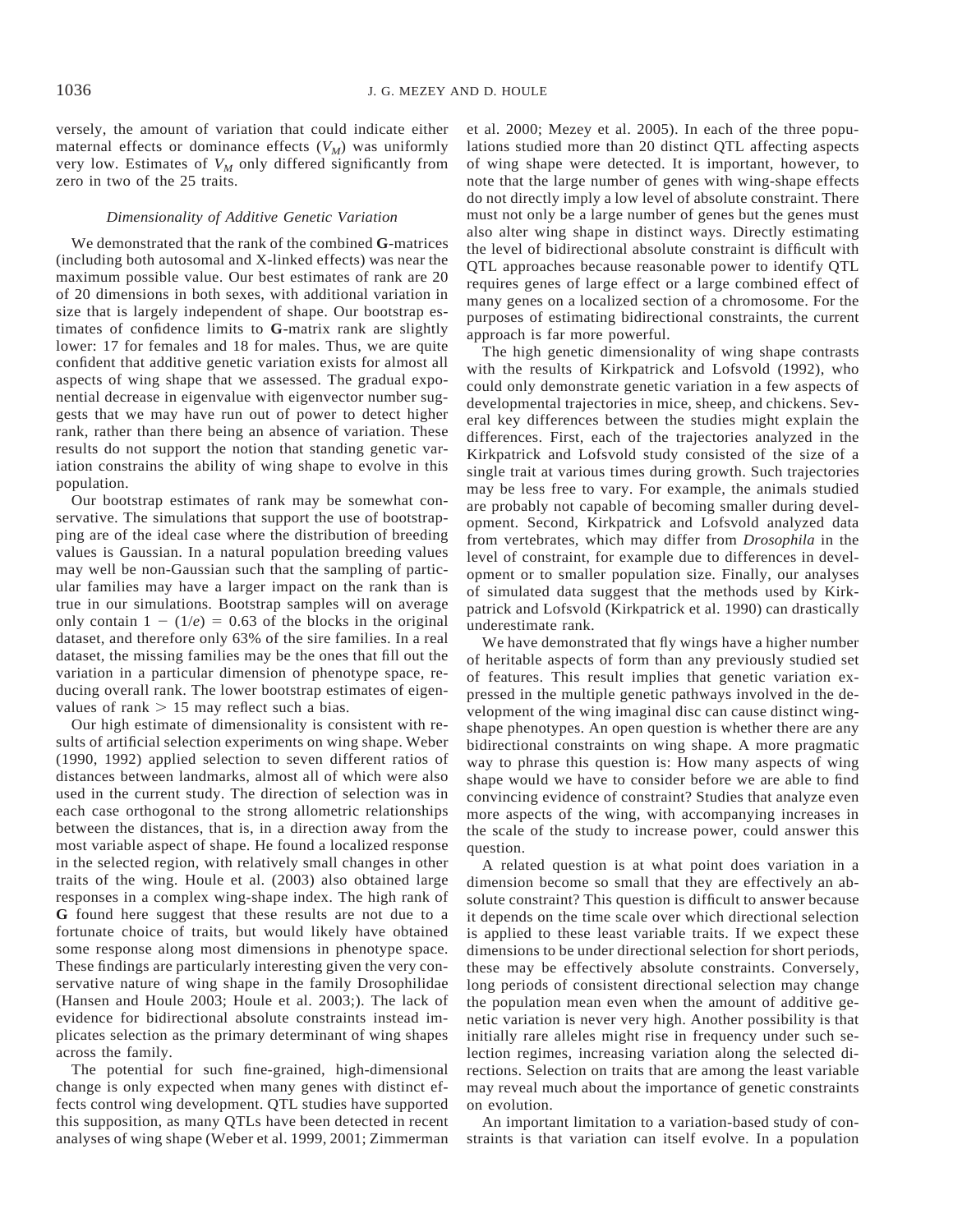where the mean phenotype is at equilibrium, genetic variation can still change, decreasing due to drift and perhaps selection, and increasing due to mutation and gene flow. If the phenotype is subject to directional selection, variation might rapidly be exhausted, especially in aspects of form with little genetic variation. Ultimately, the capability of mutation to replenish variation in the direction of selection will determine whether the phenotype will be constrained. At an even longer time scale, epistatic alleles could either decrease or increase the variation available for evolution (Hansen and Houle 2003). If interacting alleles tend to mask genetic variation in some directions, genetic canalization might evolve. Conversely, decanalization is also possible.

A second limitation is that our approach cannot deal with qualitatively novel phenotypes, such as gain or loss of wing veins. A very small proportion of the individuals in our study showed such qualitatitve changes, and these were discarded from our final sample. Our results therefore apply within the phenotypic neighborhood of actual *Drosophila* wings and not to the evolution of phenotypic dimension itself.

If, despite these caveats, we accept the fundamental result of our study—that additive genetic variation exists for essentially all phenotypic dimensions—no wing shape would be beyond the reach of evolution. Thus, selection must have been the primary architect of wing shapes observed across the Drosophilidae, despite the fact that they vary little (Houle et al. 2003). To the extent that phenotypes in other organisms also show this pattern of variation, constraint-based explanations of macroevolutionary patterns would need to be reevaluated. Additional studies of the dimensionality of genetic variation are needed.

#### **ACKNOWLEDGMENTS**

We thank J. Fry and two anonymous reviewers for their comments, J. Birdsley for managing the data collection and editing; and F. Smyth, Y. Ng, L. Carpenter, C. Emery, and W. Feng for imaging wings and editing wing images. National Institutes of Health grant RO1-GM61773-01 supported JGM during the final stages of preparing this manuscript. This research was supported by National Science Foundation grant DEB-0129219.

#### LITERATURE CITED

- Alberch, P. 1985. Developmental constraints: why St Bernards often have an extra digit and poodles never do. Am. Nat. 126:430–433.
- Alberch, P., and E. A. Gale. 1983. A developmental analysis of an evolutionary trend: digital reduction in amphibians. Evolution 39:8–23.
- Arnold, S. J. 1992. Constraints on phenotypic evolution. Am. Nat. 140:S85–S107.
- Arnold, S. J., M. E. Pfrender, and A. G. Jones. 2001. The adaptive landscape as a conceptual bridge between micro- and macroevolution. Genetica 112:9–32.
- Atchley, W. R., J. J. Rutledge, and D. E. Cowley. 1981. Genetic components of size and shape. II. Multivariate covariance patterns in the rat and mouse skull. Evolution 35:1037–1055.
- Bailey, D. W. 1956. A comparison of genetic and environmental principal components of morphogenesis in mice. Growth 20: 63–74.
- Bier, E. 2000. Drawing lines in the *Drosophila* wing: initiation of wing vein development. Curr. Opin. Genet. Dev. 10:393–398.
- Birdsall, K., E. Zimmerman, K. Teeter, and G. Gibson. 2000. Ge-

netic variation for the positioning of wing veins in *Drosophila melanogaster*. Evol. Dev. 2:16–24.

- Bradshaw, A. D. 1991. The Croonian lecture, 1991: genostasis and the limits to evolution. Philos. Trans. R. Soc. Lond. B 333: 289–305.
- Brooks, D. R., and D. A. McLennan. 1991. Phylogeny, ecology, and behavior: a research program in comparative biology. Univ. of Chicago Press, Chicago.
- Cavicchi, S., G. Giorgi, V. Natali, and D. Guerra. 1991. Temperature-related divergence in experimental populations of *Drosophila melanogaster*. 4. Fourier and centroid analysis of wing shape and relationship between shape variation and fitness. J. Evol. Biol. 4:141–159.
- Cook, O., B. Biehs, and E. Bier. 2004. *brinker* and *optomotor-blind* act coordinately to initiate development of the L5 wing vein primordium in *Drosophila*. Development 131:2113–2124.
- Cowley, D. E., and W. R. Atchley. 1988. Quantitative genetics of *Drosophila melanogaster*. II. Heritabilities and genetic correlations between sexes for head and thorax traits. Genetics 119: 421–433.
- Cowley, D. E., W. R. Atchley, and J. J. Rutledge. 1986. Quantitative genetics of *Drosophila melanogaster*. I. Sexual dimorphism in genetic parameters for wing traits. Genetics 114:549–566.
- David, J., C. Bocquet, and M. de Scheemaeker-Louis. 1977. Genetic latitudinal adaptation of *Drosophila melanogaster*: new discriminative biometrical traits between European and equatorial African populations. Genet. Res. 30:247–255.
- de Jong, G., and A. J. van Noordwijk. 1992. Acquisition and allocation of resources: genetic (co)variances, selection, and life histories. Am. Nat. 139:749–770.
- Falconer, D. S., and T. F. C. Mackay. 1996. Quantitative genetics. Longman Group, Essex, U.K.
- Fry, J. D. 2004. Estimation of genetic variances and covariances by restricted maximum likelihood using PROC MIXED. Pp. 11– 34 *in* A. Saxton, ed. Genetic analysis of complex traits with SAS. SAS Institute, Cary, NC.
- Gilchrist, A. S., R. B. R. Azevedo, L. Partridge, and P. O'Higgins. 2000. Adaptation and constraint in the evolution of *Drosophila melanogaster*. Evol. Dev. 2:114–124.
- Gould, S. J., and R. C. Lewontin. 1979. The spandrels of San Marco and the Panglossian paradigm: a critique of the adaptationist programme. Proc. R. Soc. Lond. B 205:581–598.
- Hansen, T. F., and D. Houle. 2003. Evolvability, stabilizing selection, and the problem of stasis. Pp. 130–150 *in* M. Pigliucci and K. Preston, eds. The evolutionary biology of complex phenotypes. Oxford Univ. Press, Oxford, U.K.
- Held, L. I., Jr. 2002. Imaginal discs: the genetic and cellular logic of pattern formation. Cambridge Univ. Press, Cambridge, U.K.
- Houle, D. 1991. Genetic covariance of fitness correlates: what genetic correlations are made of and why it matters. Evolution 45: 630–648.
- -. 1992. Comparing evolvability and variability of quantitative traits. Genetics 130:195–204.
- . 2001. Characters as the units of evolutionary change. Pp. 109–140 *in* G. P. Wagner, ed. The character concept in evolutionary biology. Academic Press, New York.
- Houle, D., J. Mezey, P. Galpern, and A. Carter. 2003. Automated measurement of *Drosophila* wings. BMC Evol. Biol. 3:25.
- Imasheva, A. G., O. A. Bubli, O. E. Lazebny, and L. A. Zhivotovsky. 1995. Geographic differentiation in wing shape in *Drosophila melanogaster*. Genetica 96:303–306.
- Insightful Corporation. 2001. S-Plus 6.0, professional release 1. Insightful; Seattle, W.A.
- Jackson, D. A. 1993. Stopping rules in principal components-analysis: a comparison of heuristic and statistical approaches. Ecology 74:2204–2214.
- Kirkpatrick, M., and D. Lofsvold. 1992. Measuring selection and constraint in the evolution of growth. Evolution 46:954–971.
- Kirkpatrick, M., D. Lofsvold, and M. Bulmer. 1990. Analysis of the inheritance, selection and evolution of growth trajectories. Genetics 124:979–993.
- Lande, R. 1976. Natural selection and random genetic drift in phenotypic evolution. Evolution 30:314–334.